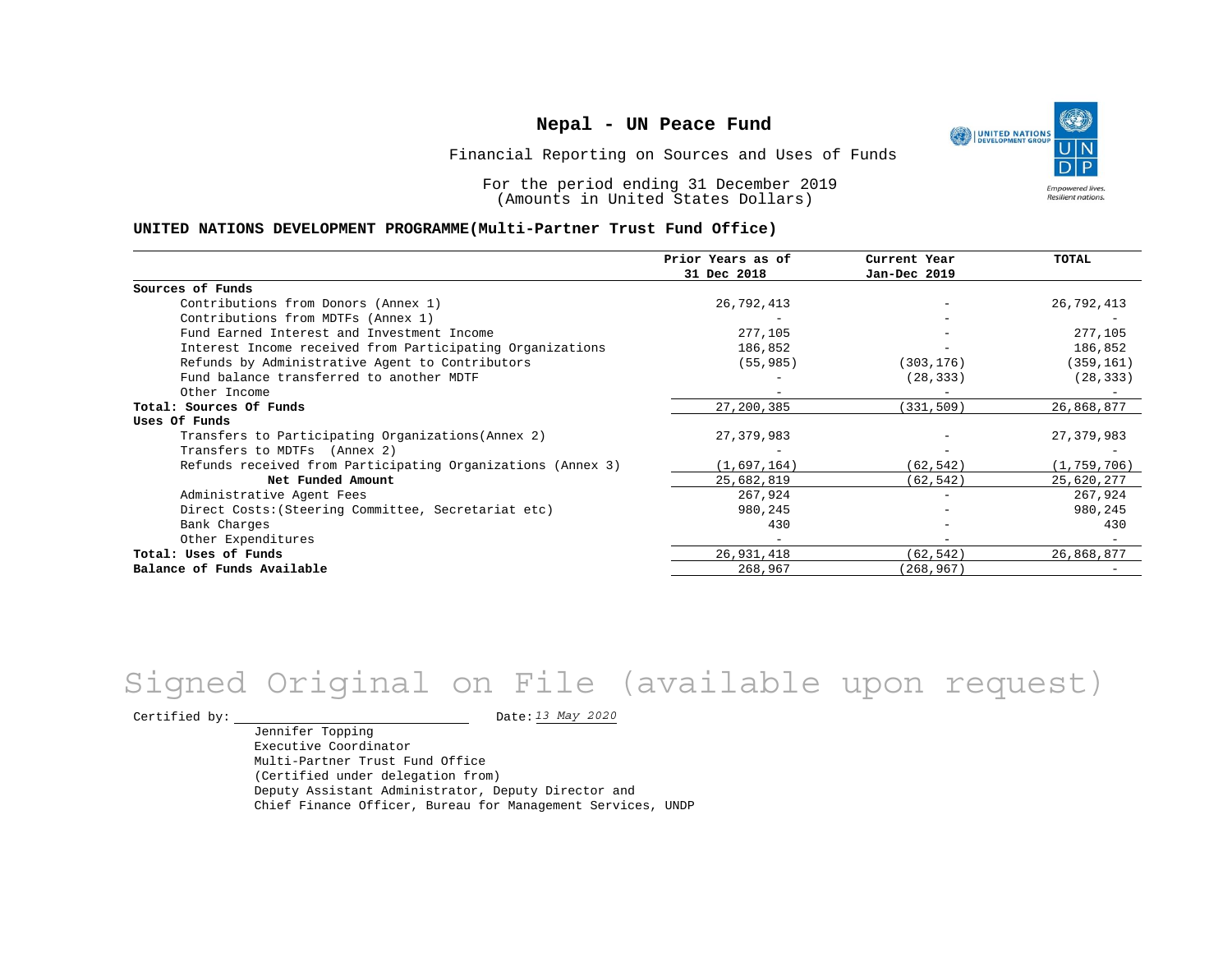

Financial Reporting on Sources and Uses of Funds

For the period ending 31 December 2019 (Amounts in United States Dollars)

### **UNITED NATIONS DEVELOPMENT PROGRAMME(Multi-Partner Trust Fund Office)**

#### **Annex - 1: Contributions**

|                                | Prior Years as of | Current Year             | TOTAL      |
|--------------------------------|-------------------|--------------------------|------------|
|                                | 31 Dec 2018       | Jan-Dec 2019             |            |
| From Contributors              |                   |                          |            |
| CANADIAN INTERNATIONAL DEVELOP | 2,221,299         | $\qquad \qquad -$        | 2,221,299  |
| DEPARTMENT FOR INT'L DEVELOPME | 11,075,308        | $\overline{\phantom{a}}$ | 11,075,308 |
| GOVERNMENT OF DENMARK          | 4,178,390         | $\overline{\phantom{m}}$ | 4,178,390  |
| GOVERNMENT OF NORWAY           | 9,117,440         | $\overline{\phantom{0}}$ | 9,117,440  |
| SWISS AGY FOR DEVELOPMENT & CO | 199,975           | -                        | 199,975    |
| Total: Contributions           | 26,792,413        | $-$                      | 26,792,413 |

## Signed Original on File (available upon request)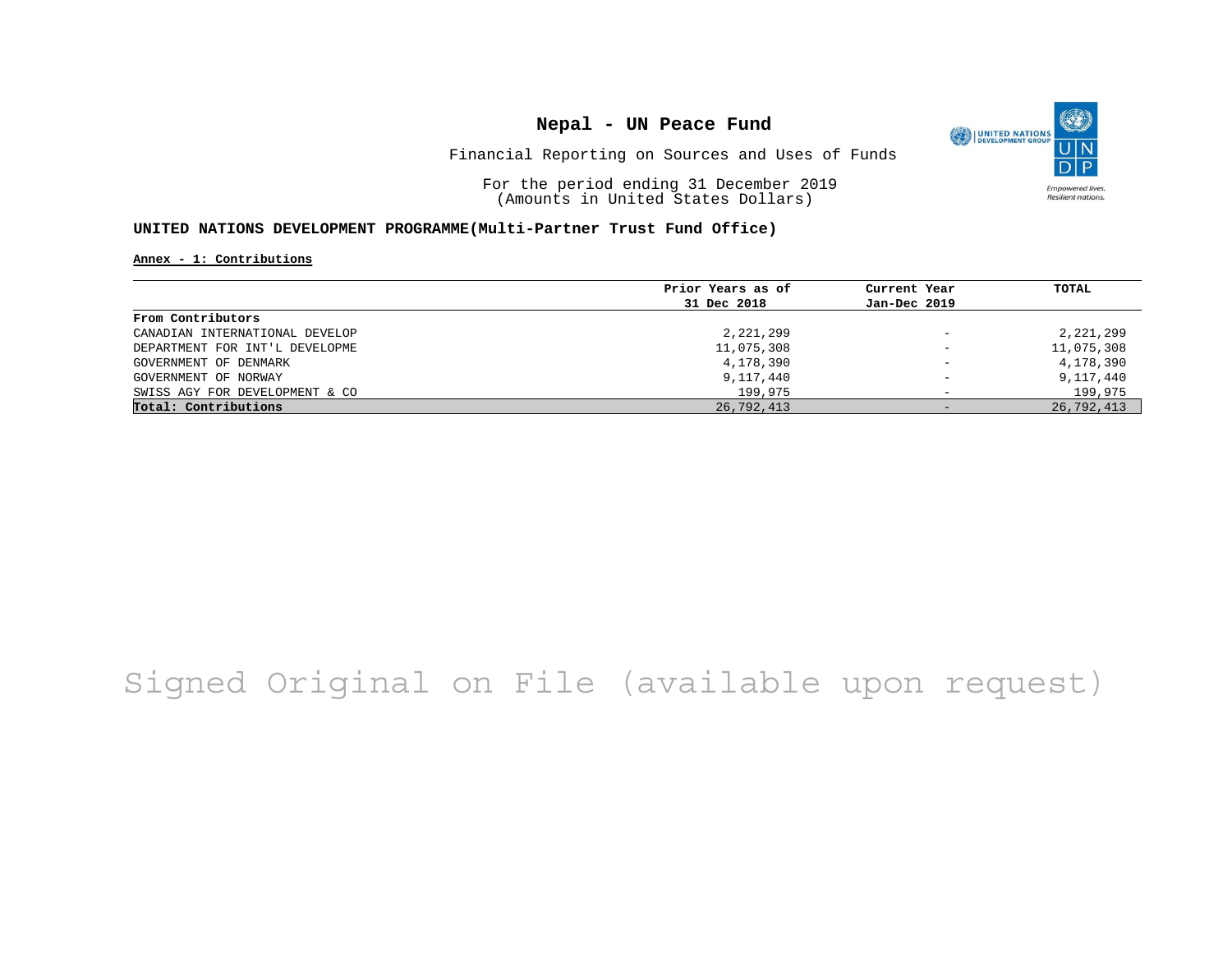

Financial Reporting on Sources and Uses of Funds

For the period ending 31 December 2019 (Amounts in United States Dollars)

### **UNITED NATIONS DEVELOPMENT PROGRAMME(Multi-Partner Trust Fund Office)**

**Annex - 2: Transfers**

|                                | Prior Years as of | Current Year             | TOTAL        |
|--------------------------------|-------------------|--------------------------|--------------|
|                                | 31 Dec 2018       | Jan-Dec 2019             |              |
| To Participating Organizations |                   |                          |              |
| FAO                            | 50,000            | $\overline{\phantom{m}}$ | 50,000       |
| ILO                            | 322,070           | $\qquad \qquad -$        | 322,070      |
| IOM                            | 783,821           | $\qquad \qquad -$        | 783,821      |
| OHCHR                          | 405,846           | $\overline{\phantom{a}}$ | 405,846      |
| UNDP                           | 15, 113, 231      | $\overline{\phantom{a}}$ | 15, 113, 231 |
| UNESCO                         | 398,049           | $\overline{\phantom{a}}$ | 398,049      |
| UNFPA                          | 883,820           | $\qquad \qquad -$        | 883,820      |
| UNICEF                         | 3,921,420         | $\qquad \qquad -$        | 3,921,420    |
| UNOPS                          | 5,069,208         | $\qquad \qquad -$        | 5,069,208    |
| UNWOMEN                        | 525,000           | $\qquad \qquad -$        | 525,000      |
| WFP                            | 887,763           | $\qquad \qquad -$        | 887,763      |
| Total Transfers                | 28,360,228        | $\qquad \qquad$          | 28,360,228   |

Signed Original on File (available upon request)